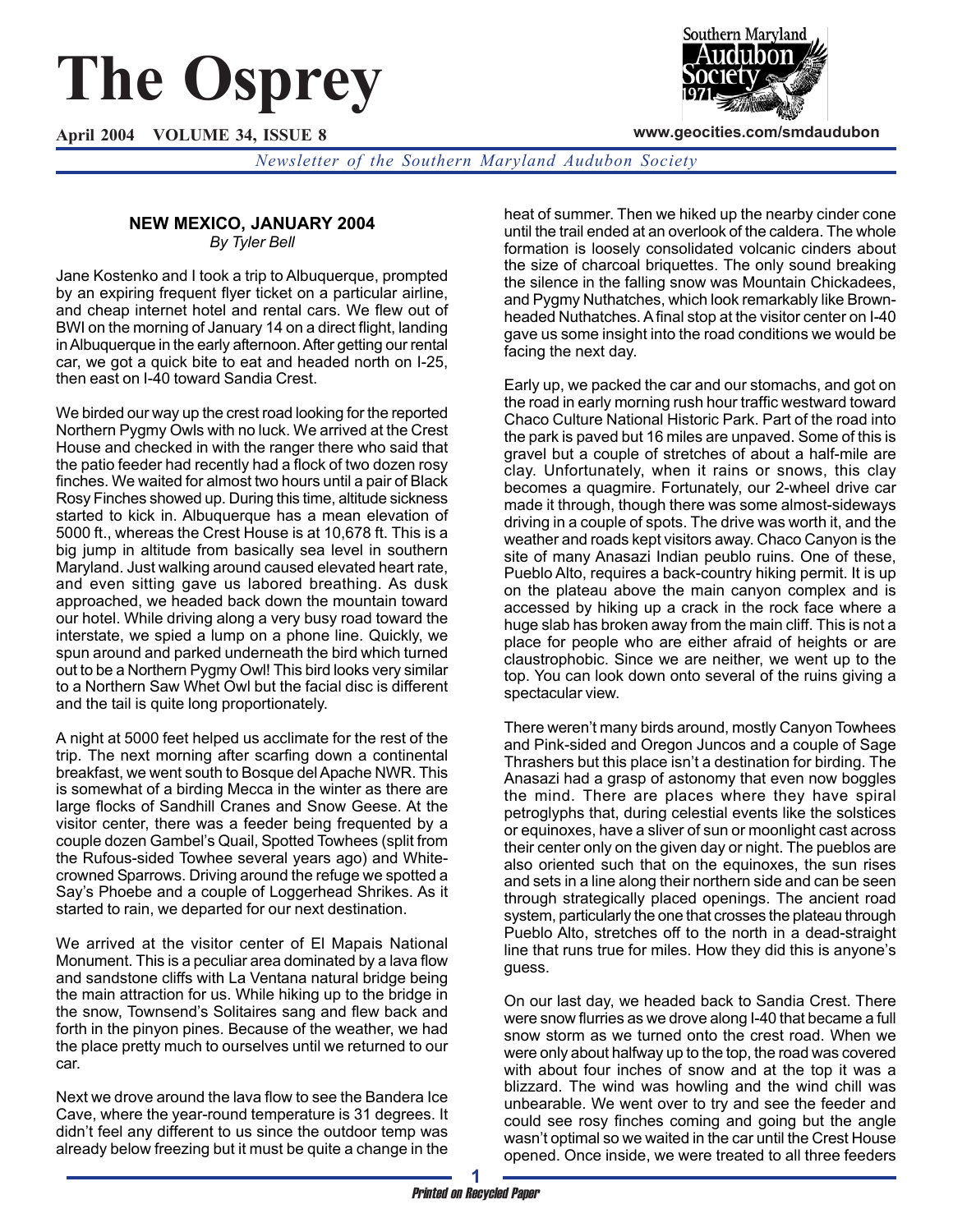being mobbed by about 50 Black Rosy Finches. We were able to pull two Hepburn's race Gray-crowned Rosy Finches from the mob. Unfortunately, there were no Brown-capped Rosy Finches in the mix. Last winter there were even numbers of Black and Brown-capped with a few Gray-crowned. This winter there were a few Brown-caps in November and none since. Also absent were Cassin's Finches which had been common last winter.

Our last stop, before the airport, was Petroglyph National Monument. There are several units of this park but we only had enough time to visit one: Rinconada Canyon. The canyon is lined on the north with volcanic boulders with about 400 petroglyphs etched into the rocks. Some are easily accessible from the trail. Others are visible with binoculars but are off limits while others must be inaccessible. There are some very interesting glyphs there of various animals, birds, humans and geometric shapes. We had not gone here for birds but Canyon Towhees were abundant and we encountered a flock of about 25 Scaled Quail foraging on a grassy hillside.

Had we more time, it's doubtful that we would have pursued more birds excepting the Juniper Titmouse, which we heard but could not see in the snow storm. However, there is so much of historic significance here that we easily could have spent a week just visiting ruins and pueblos!

One thing that is interesting is that only recently have there been feeders at Sandia Crest. In those few years, Rosy Finches have started to become fairly reliable there. Given enough time, and the proximity to the airport (about an hour drive), it is possible that this may become the Rosy Finch capital of the US.

# **AUDUBON SOCIETY DONATES BINOCULARS TO SAINT MARY'S COUNTY PUBLIC SCHOOLS**

*February 20, Saint James, MD.—*This morning the Southern Maryland Audubon Society donated 30 pairs of Audubon® 4 X 30 binoculars to the Elms Environmental Education Center for use by elementary school students. President Ann Wearmouth, and Education Chairperson Mildred Kriemelmeyer distributed the binoculars to eager Ridge Elementary School Third Graders at the beginning of their bird study unit, while a pair of adult Bald Eagles watched the event from a distant tree along the Chesapeake Bay shore.

In November, 2003, Marianne Chapman, Director of the Elms Environmental Education Center for St. Mary's County Public Schools asked officers of the Southern Maryland Audubon Society whether members of the Society might donate their used binoculars to the program, to replace the worn out ones the Center was having difficulty keeping usable. The Board of Directors of the Audubon Society instead decided to establish a special fund to supply new binoculars to school environmental education classes, and made its first donation of 30 binoculars to the Elms program in time for the start of the 2004 spring term. Society officers worked with Elms Environmental Education Specialist Kurt Reitz to select a suitable design for use by elementary school students.

The Southern Maryland Audubon Society (SMAS), established in 1971, is a chapter of the National Audubon Society, and is the largest citizen group involved in nature study and natural resource conservation issues in the Southern Maryland counties of Calvert, Charles, Saint Mary's, and southern Prince George's. SMAS is a nonprofit organization incorporated in Maryland, with educational, scientific, and charitable activities financed through membership dues, donations, and special fundraising programs. To donate to the SMAS fund to give binoculars to school and youth environmental education programs, send donations, payable to Southern Maryland Audubon Society, to: Binocular Fund, Southern Maryland Audubon Society, P. O. Box 181, Bryans Road, MD 20616. Direct inquiries about the fund and other education programs to Education Chair, Mildred Kriemelmeyer, at the above address, or telephone her at 301-372-8766.



Third Grade students from Ridge Elementary School with binoculars donated by SMAS, at the Elms Environmental Education Center. Photo by Kurt Reitz.

# **VOLUNTEERS NEEDED FOR POTOMAC RIVER CLEANUP**

It is again time for our Audubon members to come to the aid of our waterways. The annual Potomac River Cleanup will be on Saturday, April 3, from 9:00 a.m. to noon, rain or shine. Southern Maryland Audubon Society is again sponsoring the cleanup at Marshall Hall Park. The site is located at the western end of Maryland Route 227, approximately five miles from Route 210 at Bryans Road.

Every year, when the volunteers were done, there has been a great improvement in the appearance, safety, and usefulness of the shoreline. The waterfront at Marshall Hall has progressively become less littered owing to the cumulative effect of these yearly cleanups. SMAS members and other community volunteers can be proud that this oneday-a-year effort has helped heal the Potomac River.

Volunteers should come dressed for the weather. Gloves, trash bags, drinks, and snacks will be provided. For more information, contact Site Coordinator, Bob Lukinic, at 301- 283-6317. Remember April 3, and we hope to see you there.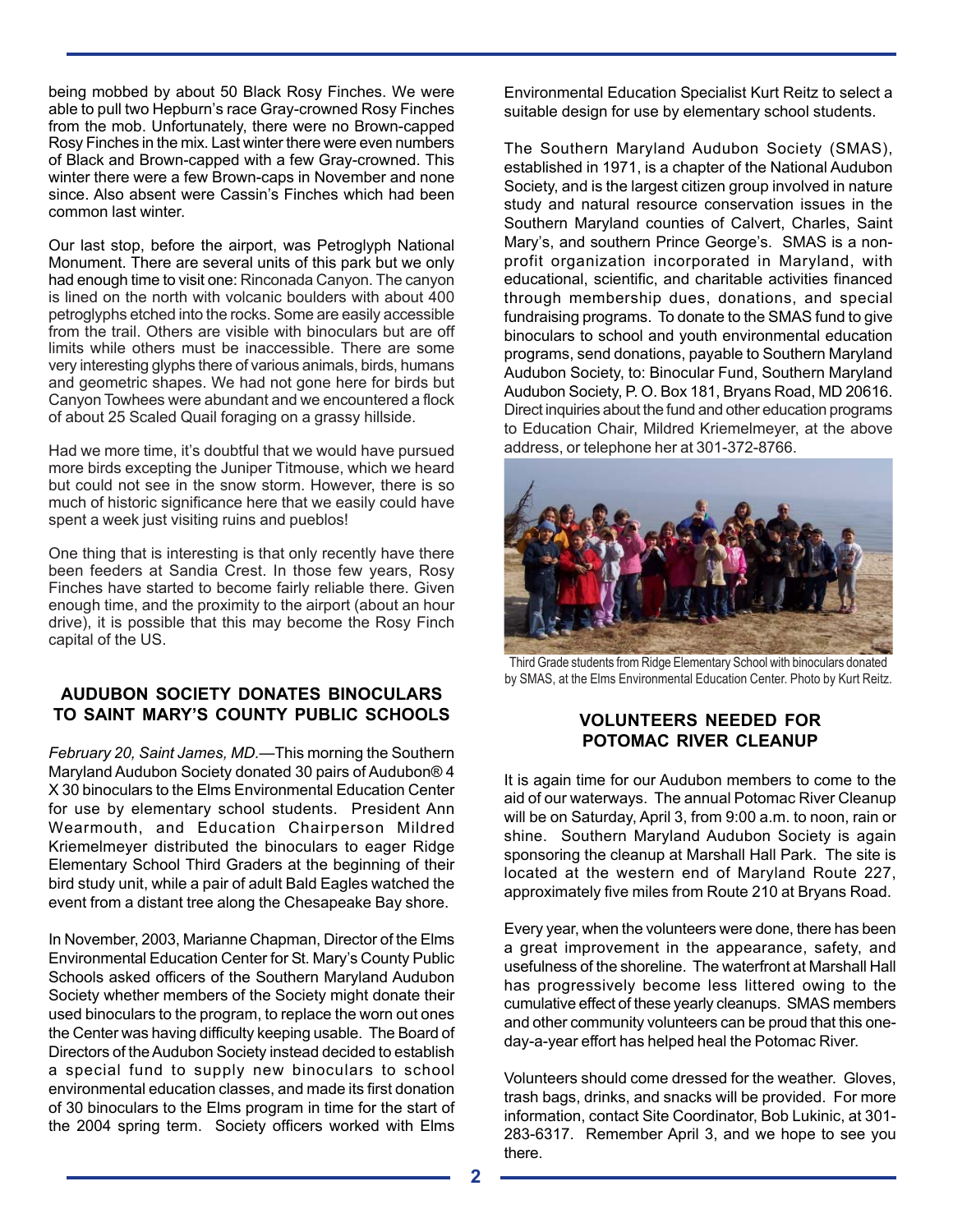# **REPORTS FROM THE FIELD**

#### **Kid's Fall Bird Trip, Calvert Marine Museum,** November 13, by Bob Boxwell

I'd done the publicity this time (newspapers, flyers, e-mail, web page) but still hadn't heard from many people. So I was not surprised when 9:00 a.m. rolled around and I had no participants. What was embarrassing was I did have a reporter and photographer from the Calvert Recorder to do a story on the trip. After about fifteen minutes (longer than I wait for college professors), the newspaper people left and quite naturally the one family who had called showed up. Even though they were new to the area, they have already gotten into the Southern Maryland spirit of things (can we start anything on time down here?).

Mom, dad, a toddler, and their young daughter were my audience. We wandered around the museum grounds finding cardinals, chickadees, and crows. Vultures and gulls circled overhead as we moved around to the marsh walk. Here our yellow rumps showed themselves, popping in and out of view along the shrubby wax myrtle plants.

We headed inside but decided to forgo the walk through since we didn't have the ten people required for a group rate. Instead we headed to the Discovery Room and climbed up to the bird sanctuary located on the second floor. Having taught many programs here in times past, I felt a bit of déjà vu, but it was only a passing reflection.

I made use of the study skins and props I have acquired over the years to teach them about feathers, feet, and beaks. The taxidermy mounts were also incorporated into the program, each with its own bit of information or story.

I always enjoy teaching anybody about birds. But I am not sure if I will continue to do so in this venue. Perhaps it was the word fee that kept people away. Maybe it was the weather (a bit cool, but not that bad). Maybe it's the wrong time of year or possibly the wrong location. I'd really like to do more of these, but in light of poor attendance, I wonder if we should plan any future kid's field trips. Please tell me if I'm wrong.

#### **Great Backyard Bird Count: Myrtle Point and Solomons,** February 16, by Bob Boxwell

I was joined by a Girl Scout troop from LaPlata on the morning of President's Day for the Great Backyard Bird Count. Last year's effort at Myrtle Point had been snowed out. This year the wind wasn't cooperative, but we headed out to see what we could find. The trail down to Mill Creek is wide with lots of shrubby stuff for the sparrows to visit. We found several white-throated sparrows and cardinals. Eventually some chickadees joined the group. A bit further down the trail we found a towhee back in the woods puffed up like the head of a dandelion. A special find was a gray catbird hunkered down investigating the root and leaves under the shrubs. Woodpeckers worked a couple of trees and we identified a downy woodpecker and flicker.

We arrived at Mill Creek but the creek was frozen with very few openings. No birds were in sight except a lone herringgull flying way out over the creek. We turned around and headed back to the parking lot.

From here I decided to jump the river and check out the waterfowl from Solomons shoreline. Part of the badge the troop was working on was to identify five species by spotting scope. We managed to find mallards, a ring-billed gull, and a herring gull at the launch ramp. We added coots off the boardwalk and finished off the day with a pair of mute swan (one doing a real good imitation of being dead), long-tailed ducks, and a greater black-backed gull.

We parted ways at the end of the island. The girls gave me a box of Girls Scout cookies (opened within minutes) and I had National Audubon pins to distribute. It had been a really nice morning; justifying my lack of plans for the remainder of the day.

#### **Field Trip to Fort Washington Park, Prince George's County,** February 21, by Gwen Brewer

 A cheery group of about 15 SMAS members set out soon after 8:30 am to look for birds at this  $19<sup>th</sup>$  century fort, located in a strategic spot on the Potomac River. This National Park has trails and roads that allow you to circle the park and travel along the water, and cover the fort and picnic areas. Habitat includes upland and flooded forested areas, mowed and weedy open areas, and views of the Potomac River, Swan Creek, and Piscataway Creek. It is a good area to check for wintering waterfowl and sparrows, and during fall and spring migration periods. One of our first sightings was an adult Bald Eagle, seen as we gathered in the parking lot (we later saw an immature). Warmed by some of the first hints of spring but buffeted by the wind, we headed to the Lighthouse and located Bufflehead, Common Merganser, and Great Black-backed, Ring-billed, and Herring Gulls on the river. Sparrows (White-throated and Song) were sparse in the weedy open areas, shrubs, and brambles as we headed down the River Trail along the mouth of Piscataway Creek. A flock of Cedar Waxwings, a Northern Flicker, and a passing Killdeer called overhead. It was to be a five woodpecker day, with Downy, Red-bellied, Pileated, and Yellow-bellied Sapsucker added during the morning. I had enjoyed the variety and number of waterfowl in this area on the PG County Mid-winter Count about a month prior, but the warm weather had started to disperse the wintering swans and ducks. On this day, only large groups of Canada Geese with a few other waterfowl species were located along the far shore. Squinting through the scope got us some Canvasback, Bufflehead, and Scaup mixed in with the geese. We returned back along the River Trail to the parking area, successfully walking over or around the seriously-tilted boardwalk (compliments of Hurricane Isabel). It reminded me of a carnival fun house! Near the parking lot, we picked up Yellow-rumped Warbler. After fortifying ourselves with some delicious bread (thank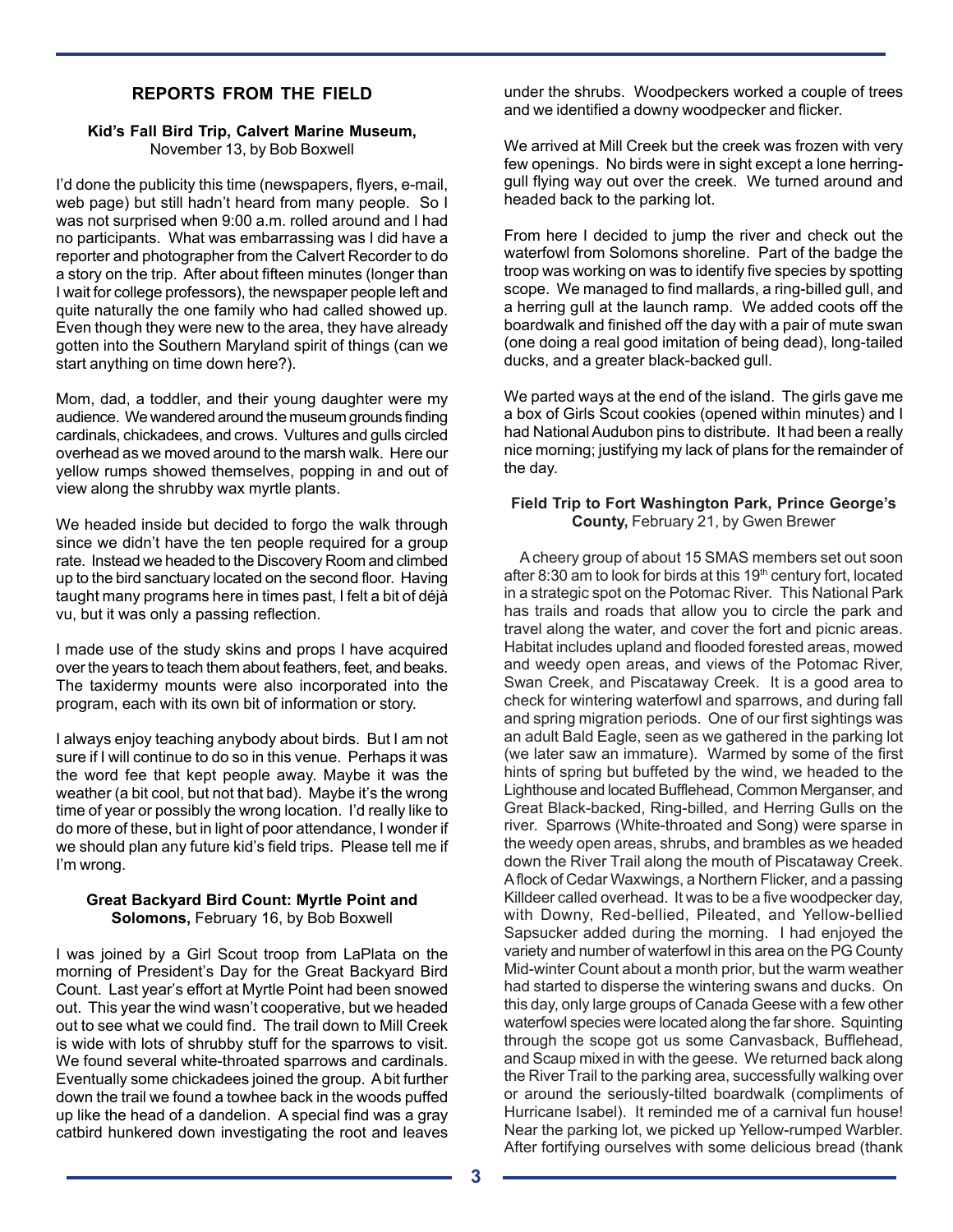you Cora), we started a loop down the road, and back along the Waterside Trail. One of the highlights of the trip was our close look at several Common Mergansers along the mouth of Swan Creek near the end of the Waterside Trail. This trail also passes through riverine forest, and although the wind made our search more difficult, we eventually added the usual suspects (Tufted Titmouse, Carolina Chickadee, White-breasted Nuthatch, Carolina Wren). Other sightings, including a soaring Red-tailed Hawk, brought our total to about 30 species. A few folks continued up the hill from the parking area to inspect the fort. As we admired the view down the river in the spotting scope, I was reminded that you can't assume that everyone knows about Mount Vernon. One of our new members hails from Canada, where George Washington's home is not a standard topic in school history classes!

# **AUDUBON DIRECTORS MEET IN ATLANTA, EXTEND CHAPTER SAFETY NET PAYMENTS**

*Atlanta, Georgia, Sunday, January 25, 2004* – The National Audubon Society Board of Directors gathered here this weekend for their first meeting of the year. This event, the first board meeting chaired by Carol M. Browner, provided a chance for the board to welcome six new directors elected at the December Annual Meeting of members in Erlanger, Kentucky: Lynn Dolnick, Lloyd Semple, Michael Stolper, Ione Werthman, John Whittle, and Steven T. Zimmerman.

Among other tasks, the Board received an update from Bill McQuilkin on the progress of the Ad Hoc Committee on Chapters. As part of that discussion, the Board agreed to extend Chapter "Safety Net" payments for one more year while recommendations of the Ad Hoc Committee are being completed and implemented. Before this extension, the chapters were to receive "net dues share" according to the policy adopted in December, 2000. This would amount to some portion of the small part of the dues paid by each National Member that remained after subtracting the expenses National incurs in recruiting and serving these members. Currently this net dues share would be nothing. However, to ease the transition for Chapters from the full \$5.50 per member they had been receiving to the much reduced net dues share, National Audubon Society instituted the Safety Net procedure. Extending the safety net ensures that Southern Maryland Audubon Society will receive a dues share from National of about \$2000 (\$2.75 per National member in the Chapter as of July 2001) for one more year before the full net dues share policy goes into effect.

These new funds will be distributed to state offices, which will then distribute funds to Chapters in their states. This procedure for distributing funds is intended to improve the alignment and integration of Chapter activities and states with state offices: the Chapter Services Office will distribute funds to Chapters in other states. The full Board also had a good discussion about the importance of maintaining and strengthening the partnership between Chapters and the National organization.

# **FOSTER PARENTS NEEDED**

*The gift of an osprey adoption becomes part of a special fund for the support of osprey research and raptor conservation projects in Southern Maryland. The foster parent receives:*

- 1) A certificate of adoption of an osprey fledgling banded with a numbered U.S. Fish and Wildlife Service leg band. The certificate gives the location and date the osprey was banded.
- 2) Information on osprey ecology and migration patterns, a 5"x7" photo of a fledgling and information that Steve receives on the whereabouts or fate of the bird.
	- Interested? Here's how to become an Osprey parent. Send \$10.00, with the form, for each fledgling to be adopted to:

# **Southern Maryland Audubon Society P.O. Box 181 Bryans Road, Maryland 20616**

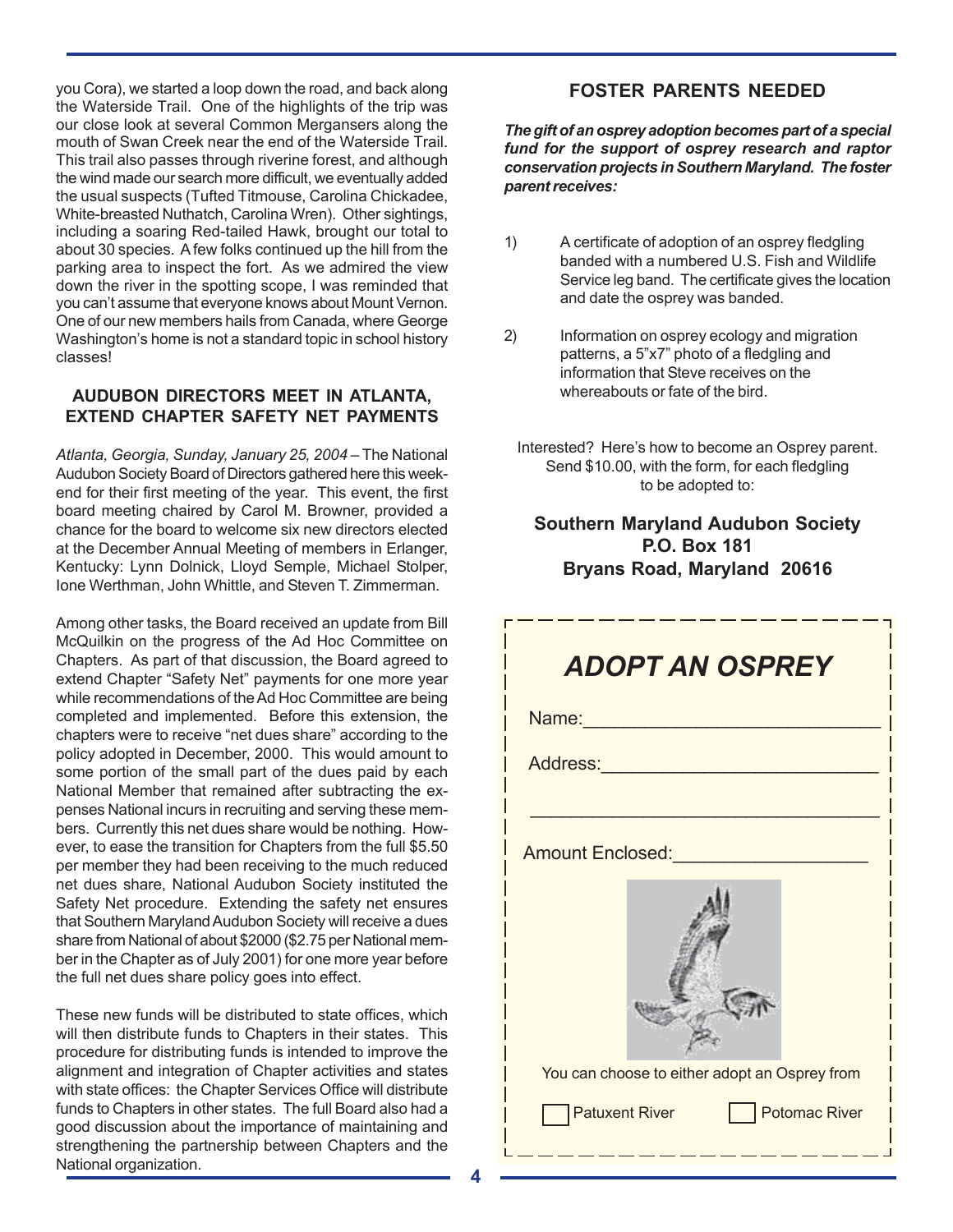Southern Maryland

# **WELCOME,**

Dr. William O. Berry, Waldorf Janet Boeshart, Chesapeake Beach Mrs. Nadine Chicoine, Leonardtown Patricia A. Crawley, Suitland Paul-Lesley Dugard, Ft Washington Ruth Gilroy, Indian Head George Hauswirth Waldorf Cindy Heim, Hughesville Bob Hicks, Great Mills Kimberly Kaeser, Clinton Cathy Kennedy, Valley Lee Thomas Konrad, St Leonard Kevin Marek, Waldorf Hazel Maunder, Brandywine John McGuire, Owings Phyllis Olson, Solomons Monty Pugh, Lexington Park Mary Ann Schiller, Barstow Ralph Smith, Waldorf Sherry Tarantino, Lusby Gerald Tucker, Lusby Linda Vert, St Inigoes Richard Walsh, North Beach

April Events continued from back page

**NEW MEMBERS!! April 24**—Saturday—7 a.m. and 9 a.m. **Field Trip**<br>**April 24**—Saturday—7 a.m. and 9 a.m. **Field Trip**<br>**Greenwell State park and Trent Hall St. mary's Court** Greenwell State park and Trent Hall, St. mary's County. Spring Migrants and Shorebirds. Leaders: Bob Boxwell (301-872-5998) and Shirley Wood (301-884-0594). Half day trip. Visit a spring migration banding station at Greenwell State park (7 a.m.) and follow it with a trip to the best shorebird location in St. Mary's County at Trent Hall (9 a.m.). You may come to one or both parts of the morning. To get to Greenwell State Park take Sotterly Road to Steer Horn Neck Road, and turn right. Look for the first gate on the left and park in the grassy area next to it (at the model airplane field). For Trent Hall, meet at the Library in Charlotte Hall to carpool. Please telephone the leaders for details.

#### **May 1**—Saturday—All day. **Field Trip**

Calvert, Charles, Prince George's, and St. Mary's Counties. Birdathon. Sponsor a team or join one in this all-day event to tally as many species as possible within 24 hours. This a great and fun way to raise money for SMAS. Call your county representative for details (see 2003-2004 program brochure for names and phone numbers).

# **NEW OR RENEWAL MEMBERSHIP APPLICATION**

○○○○○○○○○○○○○○○○○○○○○○○○○○○○○○○○○○○○○○○○○○○○○○○○○○○○○○○○○○○○○○○○○○○○

- $\Box$  Please enroll me as a member of the Audubon Family and the Southern Maryland Audubon Society. I will receive the chapter newsletter, *The Osprey*, and all my dues will support environmental efforts in Southern Maryland.
- $\Box$  Please enroll me as a member of the National Audubon Society and the local chapter, the Southern Maryland Audubon Society, at the Introductory Offer.I will receive the *Audubon* magazine, the chapter newsletter, *The Osprey*, and support National and local environmental causes.

**Please renew** my membership in the National Audubon Society and the local chapter, the Southern Maryland Audubon Society.

| Name    |                                                                                  |       |                                                           | <b>Mail to: Southern Maryland Society</b>          |      |
|---------|----------------------------------------------------------------------------------|-------|-----------------------------------------------------------|----------------------------------------------------|------|
| Address |                                                                                  |       |                                                           | <b>Attn: Membership</b>                            |      |
| City    |                                                                                  | State | Zip                                                       | <b>P.O.Box 181</b><br><b>Bryans Road, MD 20616</b> |      |
|         | <b>Chapter-Only Dues, payable to</b><br><b>Southern Maryland Audubon Society</b> |       | <b>National Dues, payable to National Audubon Society</b> |                                                    |      |
|         | (new/renewal)                                                                    |       |                                                           | Introductory Offer - 1 year                        | \$20 |
|         | $\Box$ Individual/Family                                                         | \$20  |                                                           | Introductory Offer $-2$ year                       | \$30 |
|         | Senior/Student                                                                   | \$15  |                                                           | Senior/Student                                     | \$15 |
|         | <b>Optional Donation</b>                                                         |       |                                                           | <b>Renewal Rate</b>                                | \$35 |
|         |                                                                                  |       |                                                           |                                                    |      |